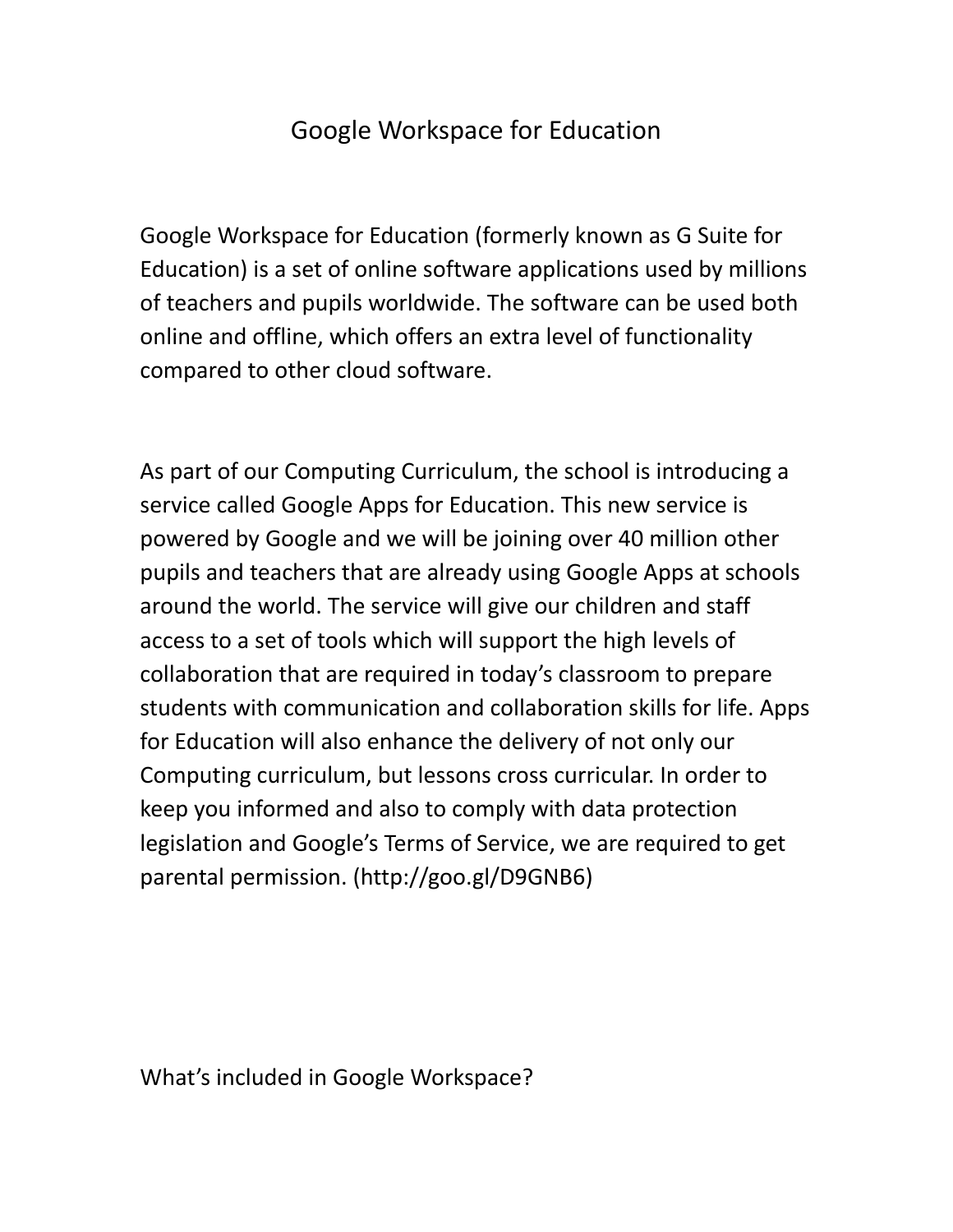Gmail provides email storage with extra security including restricted incoming and outgoing email Emails by pupils are restricted to within Smmj ONLY. These email communications are monitored and recorded. Pupils will NOT be able to send and receive emails outside of our school community.

Google Calendar enables us to create and share school or class calendars with events.

Google Docs lets pupils create and share documents, spreadsheets, presentations, drawings and forms. This also allows pupils to work collaboratively on projects simultaneously in real time. Pupils will be able to work on the same document from their own homes.

Google Sites makes it easy to collect, share, and publish all types of content in a single website. Pupils will also be using sites to create e-portfolios of work.

Google Video is also included for restricted video distribution, as well as other tools that can be added on to the St. Margaret Mary's Catholic Junior School account.

What are the benefits of Google Workspace and what's included?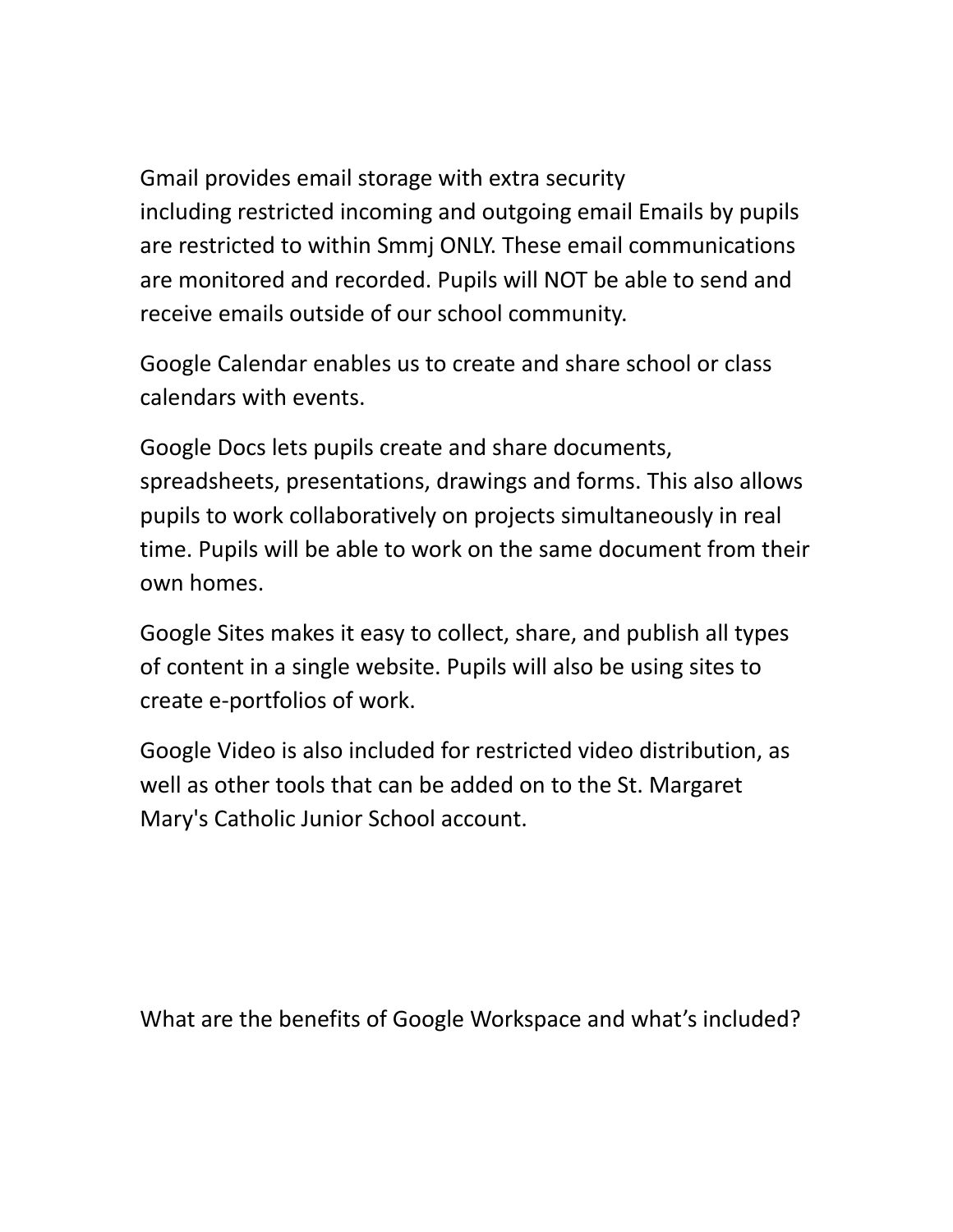Ease of access: Pupils can access Google Workspace at anytime, anywhere. It is designed to work in any browser (Google Chrome, IE, Firefox etc.) and on any computer or tablet. This enables access to your email, calendars and documents (Word, Excel, PowerPoint and Publisher alternatives) from school or at home.

Online storage means that no flash drives (memory sticks etc.) are required with documents and files stored in Google Docs.

Collaboration between students from other classes, schools\*, even different countries\*, working together on group projects. (\*carefully selected and teacher lead). During collaborative work teachers can monitor progress of each child and provide instant written feedback visible to the group or to the individual. This enhances teaching and learning and provides instant and accurate assessment.

Online e-portfolios of work can be developed by pupils.

Within the St. Margaret Mary's Catholic Junior School Google Workspace service:

There will be no advertisements.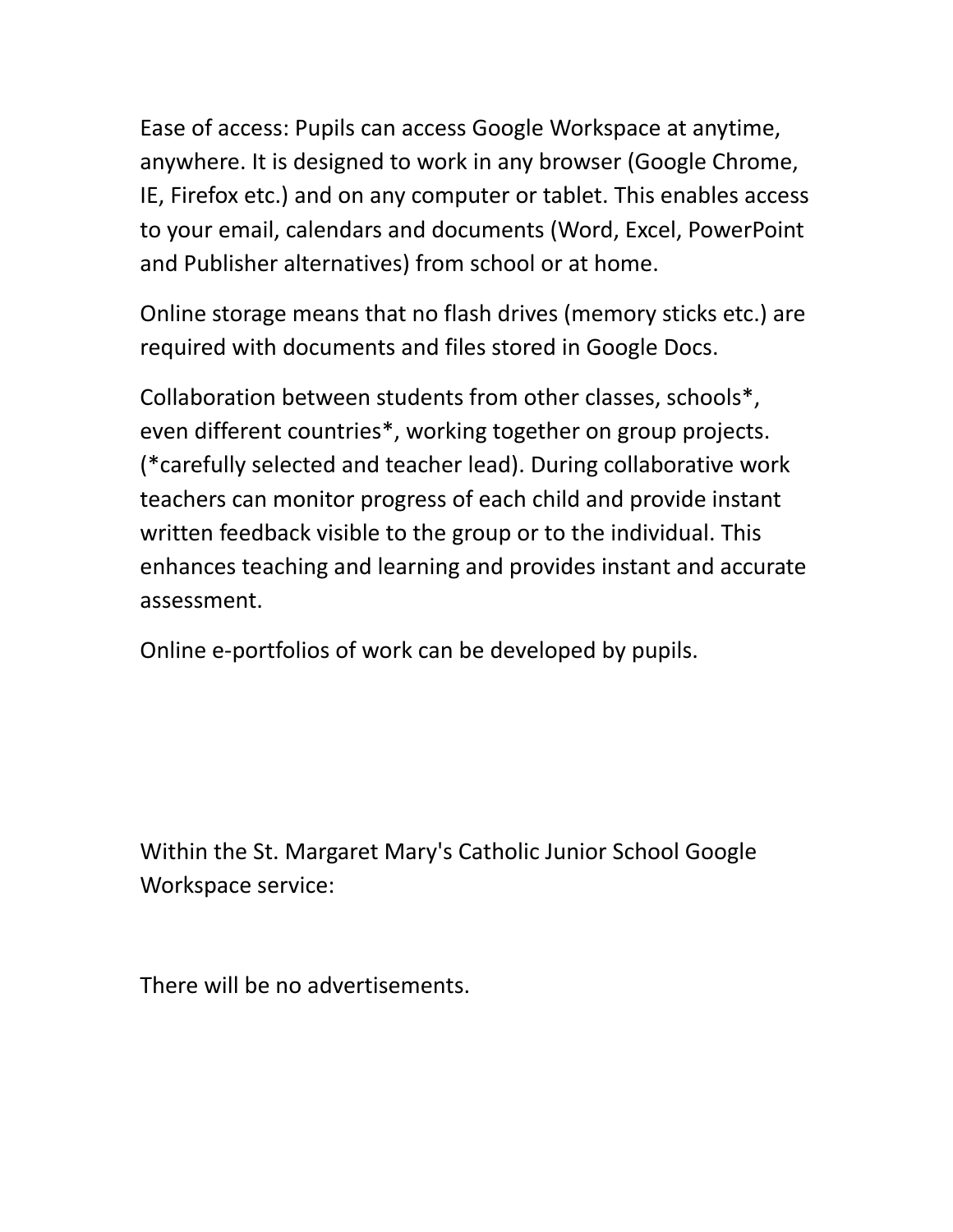No external email addresses can contact pupil accounts and vice-versa.

All email communication and comments within collaborative work are monitored. This information will be used in conjunction with the behaviour policy.

Work uploaded to Google Drive remains the property of the creator; it is not copied or kept by Google if it is removed by the creator.

User Access

Pupils will be shown how to use Google Workspace within the Computing Curriculum as part of the e-safety. Pupils will be provided with unique usernames and passwords. Parents/Carers are encouraged to explore Google Apps with their children by logging in together and accessing their school work stored in Google Workspace. Pupils will follow school policies for appropriate use when using Google Apps. The service is an extension of the school's own network. Pupils know that the school has the right and ability to monitor user accounts for policy and e-safety purposes as well as having the ability to remove access to some or all Google Workspace.